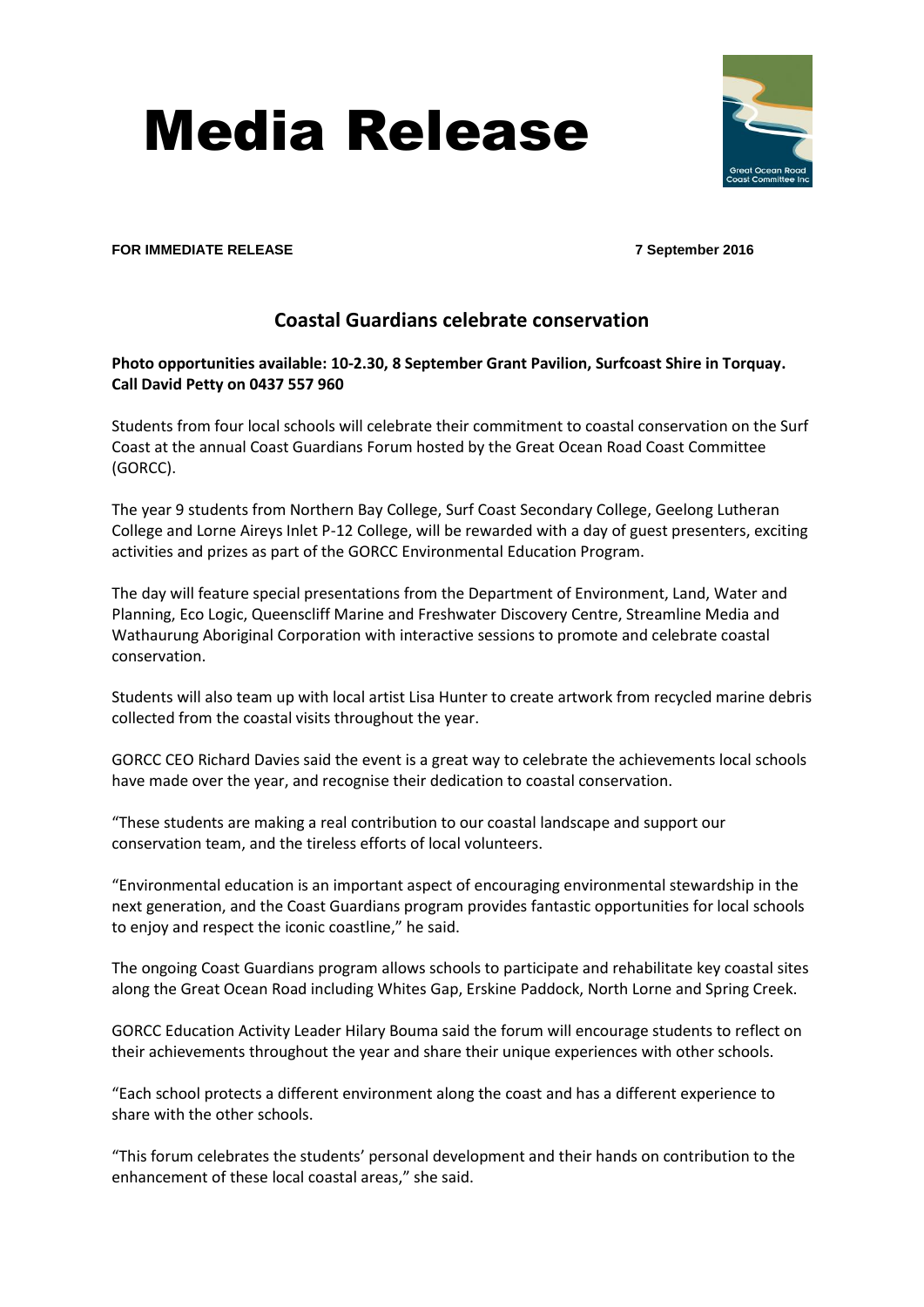



GORCC offers free environmental education opportunities for schools and groups and promotes hands on learning that will equip students with the knowledge and skills to work with, understand, respect, protect and enhance their beautiful coastal surroundings.

To find out more about GORCC's free Environmental Education Programs and the Coast Guardians Program visi[t www.gorcc.com.au/education/.](http://www.gorcc.com.au/education/)

- Ends -